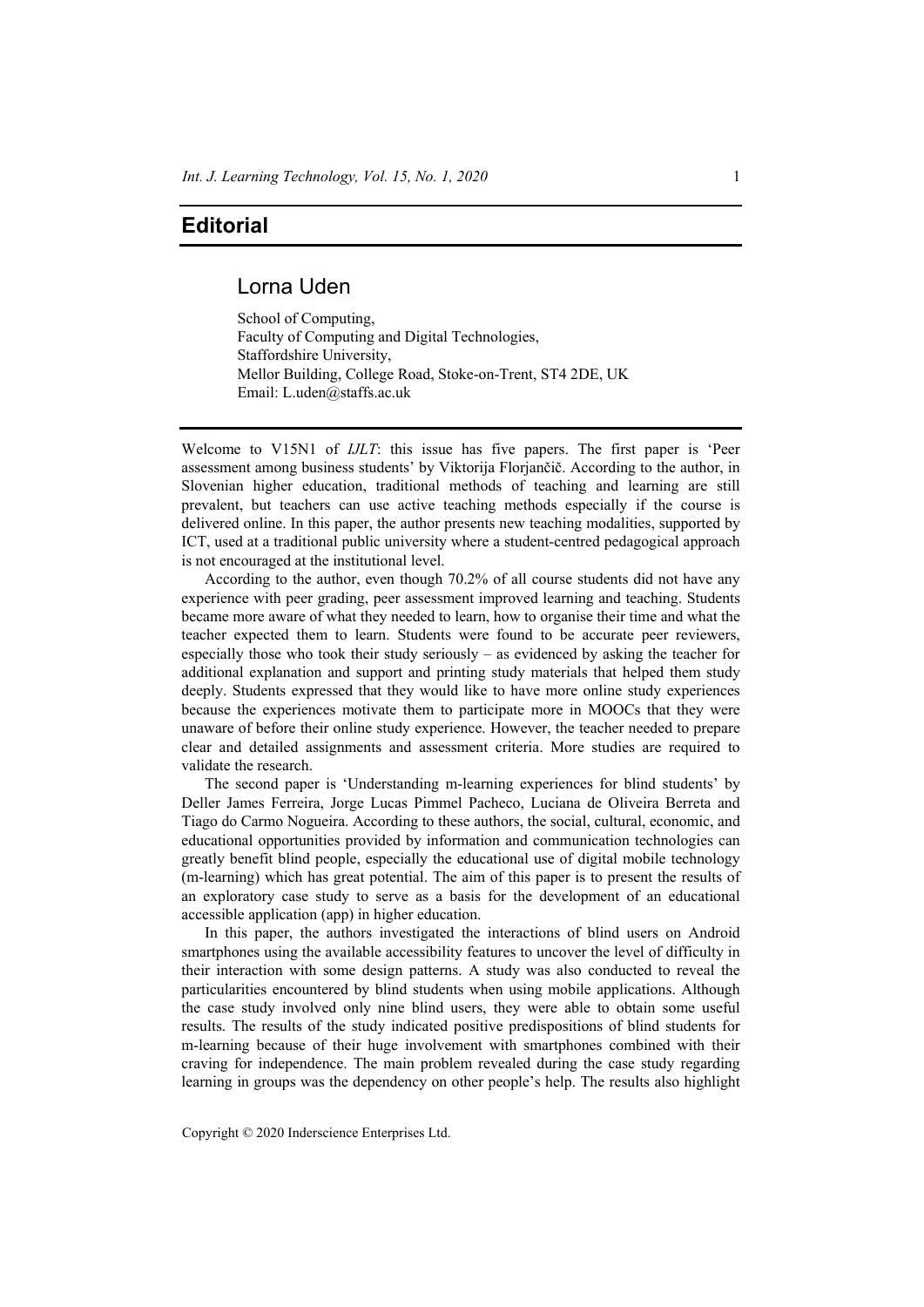the importance of an educational App for coordinating group tasks for the blind students. Because of the small sample size, more studies are needed to verify the results.

The third paper is, 'App PT-UA: proposal of an instantiation artefact as facilitator of social learning in a tutoring program' by Dora Simões, Nuno Soares and Gillian Moreira. These authors argue that tutoring and mentoring programs can help HEI promote student success and well-being and combat drop-out, particularly early drop-out. Changes in student behaviour in the digital age have brought new challenges to existing tutoring and mentoring programs. There are advantages to integrate social network environments and new digital mobile technologies into such programs.

The emerging use of mobile devices has challenged higher education institutions to think of innovative ways to engage their students and teachers. This paper describes the development of an innovative artefact – University of Aveiro's Tutoring Program (PT-UA), The App PT-UA is based on mobile learning applications and a social network environment. The development of the App PT-UA is grounded in design science research (DSR). The proposed prototype is supported in an online social networking concept where all participants can publish and share ideas. It provides GPS navigation, an events calendar, real-time chat, user profiles, and a community where users can post and comment on other users' posts. It is very disappointing that there are no actual evaluations of the use in this paper. The App must be evaluated with real users.

The fourth paper is 'A case study of short-term exposure to hybrid learning' by Min Kyu Kim and Lauren Margulieux. According to these authors, the use of online modules in conjunction with face-to-face classes creates a hybrid learning environment. In this paper, the authors investigated whether short-term use of online/off-campus learning modules (i.e., two weeks or fewer) might help instructors and students engage in teaching and learning if class schedules were abruptly switched to online. They examined student perceptions of motivational and emotional engagement during a short-term online learning intervention and instructor perceptions of hybrid pedagogy. These authors predicted that online learning and technology-mediated communication would fill the gap caused by campus closures and promote positive teaching and learning experiences. They also assumed that the supportive features of hybrid learning would benefit students with low motivation and negative feelings prior to short-term online intervention.

Results show that student feelings of anxiety and shame significantly changed during the short period of online learning. Despite some negative emotions, many participants valued their hybrid learning experiences. Reflections on online teaching and learning also suggested some ways to improve online learning intervention design that might motivate students and sustain positive emotion. Because of the small sample size of the students, more empirical studies are needed to confirm the results. It is also important to consider whether affective changes during short-term online intervention influence cognitive effort and learning achievement.

The last paper is 'Assessing subjective and objective information literacy at upper secondary schools – an empirical study in four German-speaking countries' by Sabine Seufert, Katarina Stanoevska-Slabeva and Josef Guggemos. These authors argue that information literacy (IL) is a key 21st century skill. They define IL and present a seven-dimensional IL model aimed at creating a basis for pedagogical concepts to promote IL in order to close a gap in the empirical curriculum and teaching research.

According to these authors, two types of test instruments are evaluated: a performance test for objective information literacy (OIL) and a self-assessment instrument for subjective information literacy (SIL).